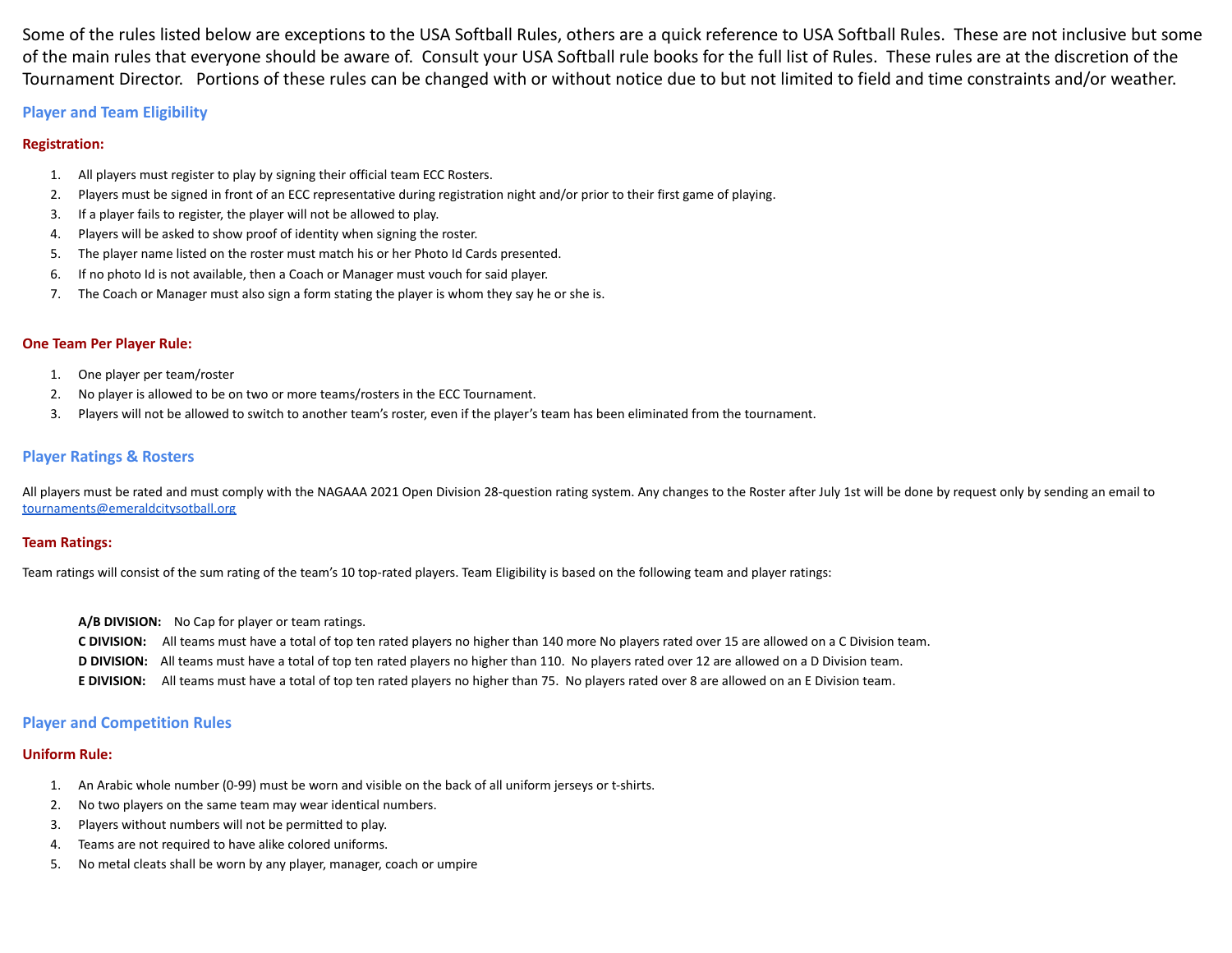### **Line-Ups:**

- 1. Team Coaches or Managers must exchange line-ups with the umpire and each other prior to the start of each game.
- 2. Line-ups must include all players' and substitutes' jersey numbers and minimum first initial and last names.
- 3. Substitutes must be listed at the start of the game to be eligible to enter that game.

## **Short Handed Rule:**

- 1. A team must have a minimum of 8 players at the assigned field to start or continue a game.
- 2. Teams starting with less than 10 players must list the vacant position(s) after the last available batter.
- 3. An out will be assessed when the vacant position(s) are up to bat.
- 4. When playing with less than 10 players, if an additional player arrives and is available after the start of the game, their name and number are entered immediately into the vacant position(s) once the player arrives. This player can only be inserted in a previously vacant position.

## **Extra Players on Offense Rule:**

#### **D / E Divisions:**

- 1. Teams playing within the D and E Division are allowed as many players in a batting line-up as they desire.
- 2. D and E Division must end the game with the same number of batters in the batting line-up that they began the game with. If a team loses a player due to injury that player must be replaced in the lineup. If the player is not able to be replaced, the team must follow the short handed rule as mentioned above.

### **A / B / C Divisions:**

- 1. Teams playing in the A/B and C Divisions are allowed up to 12 players in a batting line-up.
- 2. Teams playing within the A/B and C Divisions must end the game with the same number of batters in the batting line-up that they began the game with. If a team loses a player due to injury that player must be replaced in the lineup. If the player is not able to be replaced, the team must follow the short handed rule as mentioned above.

#### **Substitutions:**

- 1. Starters and substitutes can re-enter a game once during any game.
- 2. They must always re-enter at the same place in the batting line up when they previously entered the game.
- 3. Once they are removed from the game for the  $2^{nd}$  time they cannot re-enter the game again.
- 4. If an attempt to re-enter a player is made more than once an out will be recorded if appealed by the opposing team.
- 5. If a player re-entered into the game at a different place in the line-up an out will be recorded if appealed by the opposing team and before the next batter.
- 6. The player will also be ejected from the game.
- 7. After the next batter has completed their "at bat," you can appeal the illegal substitution.

#### **No Available Substitutes:**

1. If a player is removed from the line-up and no substitutes are available, that batting position will be left vacant and teams will be assessed an out every time that position is up to bat.

### **Courtesy Runner Rule:**

- 1. Any eligible player on the official line-up including available substitutes may be used as a courtesy runner.
- 2. A courtesy runner may be used once per inning.
- 3. A courtesy runner is in the game when reported to the plate umpire.
- 4. A courtesy runner whose turn at bat comes while on base will be:
	- a. Called out
	- b. Will be removed from the base and take their turn at bat
	- c. A second courtesy runner is not permitted at this time
- 5. A courtesy runner may not run for an existing courtesy runner except for an injury.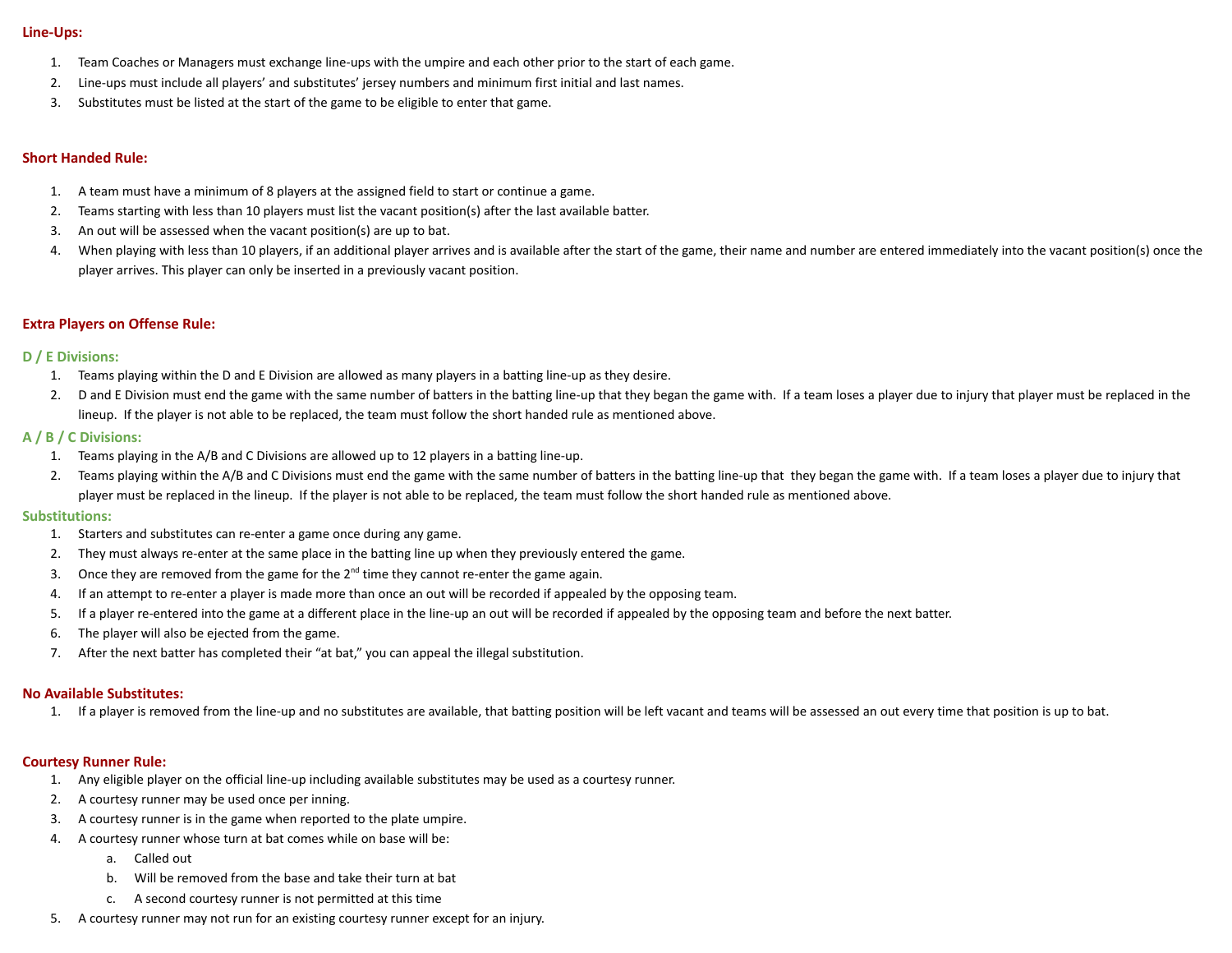6. A runner who is replaced with a courtesy runner may not be used as a courtesy runner for the remainder of the inning.

#### **Forfeit Rule:**

- 1. Forfeit time is game time
- 2. Game time will be the start time scheduled or when the assigned field is available, whichever occurs first.
- 3. If a team is unable to field a minimum of 8 eligible players at game time, they will forfeit the game.
- 4. Teams still competing on another field will be allowed 10 minutes after the end of said late-running game to field a team their next game.
- 5. After the allowed 10 minutes, the above rules will apply. Exceptions will be made on a case by case basis.

#### **Home Team Rule:**

- 1. The Home Team for each game will be determined by a flip of the coin.
- 2. Any team that has traveled the furthest has the opportunity to call the flip. This team may defer the call to the opposing team.
- 3. Should there be two teams that have traveled the same distance, the umpire will assign the call for both teams.
- 4. For bracket games, the higher seed is the home team.

### **Official Scorebook Rule:**

- 1. The official scorebook will be the designated home team.
- 2. The visiting team is encouraged to confirm with the home team and the umpire every half inning.

### **Mercy Rule:**

If at the predetermined innings the game-scoring difference matches the following requirements, the game will end in favor of the winning team:

- 1. 20 runs after 3 innings
- 2. 15 runs after 4 innings
- 3. 10 runs after five innings
- 4. This rule will be in effect for all games including the Championship Games

### **Game Time Limits:**

- 1. No new innings will begin after 50 minutes for all games, except the Championship Games. In the Championship Games no new inning will begin after 70 minutes.
- 2. At the lapse of time, the inning will be finished before the game is called.

### **Base Lines and Pitching Rubber:**

1. All base lines are 70 feet and the pitching rubber is set at 50 feet from the home plate.

### **Strike Count:**

- 1. All games will begin with a 1 and 1 count with one courtesy foul.
- 2. A courtesy foul will be awarded after the second strike.

## **Pitch Arc:**

1. The ball must be delivered with a perceptible arc and reach a height of a minimum of 6 feet from the ground; while not exceeding a maximum height of 12 feet from the ground.

## **Base Stealing:**

1. Base stealing is not permitted in any game.

## **Home Run Limits:**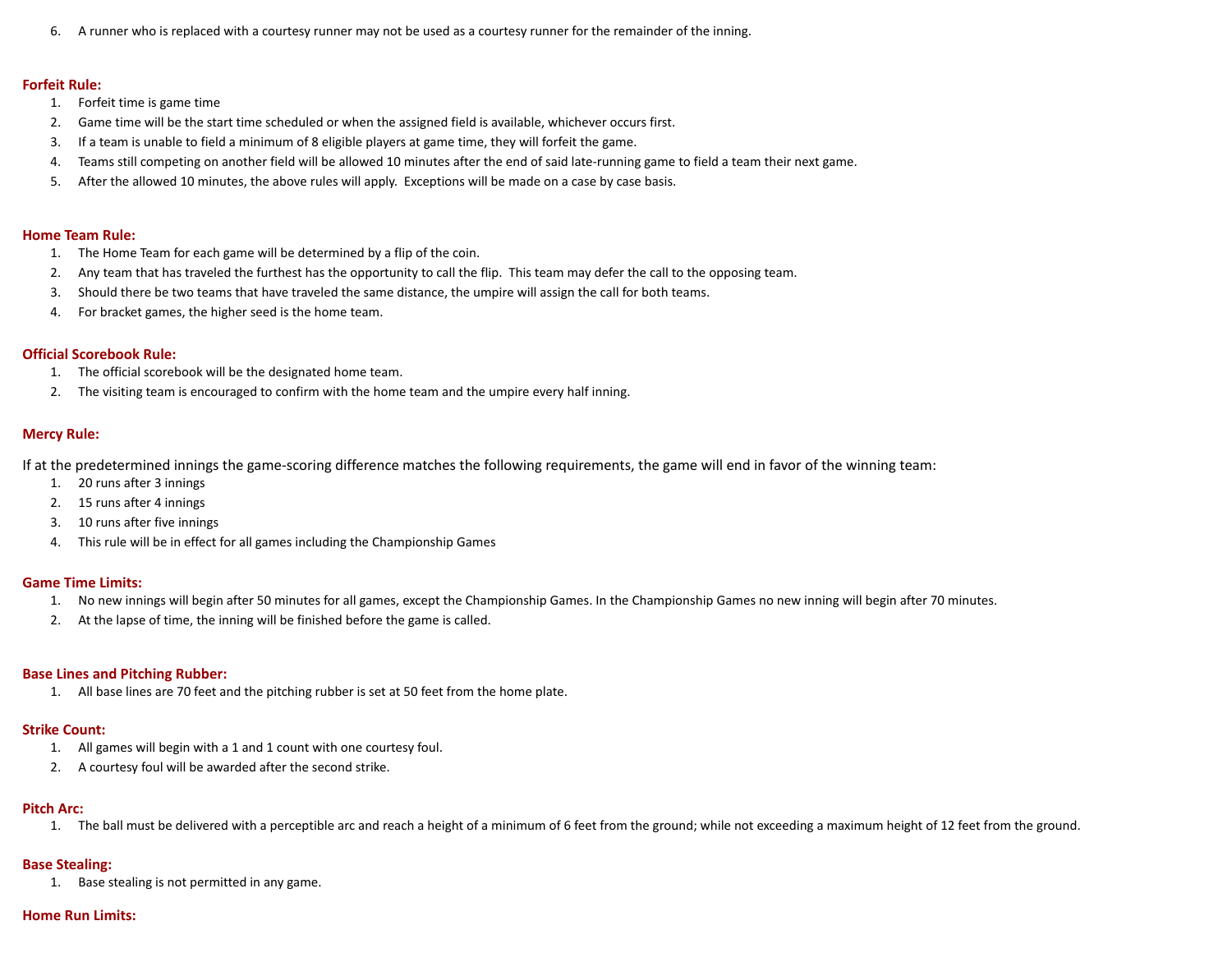- 1. Over-the-fence home runes will be limited per game to the following division restrictions.
- 2. Any home runs exceeding the division restriction will result in an inning ending out; no runners advance and no runs are counted.
	- a. A/B Division: Is only allowed two (4)
	- b. C Division: Is only allowed one (1)
	- c. D & E Division: Is not allowed to have any over-the-fence home runs. If a home run is hit, that will result in an inning ending out.

### **Tiebreaker Rule (Bracket Games Only):**

- 1. Round Robin Games can end with a tie.
- 2. If the score is tied after the completion of 7 innings of play or the completion of an inning after the time limit has expired, the next inning will:
	- a. Begin with zero outs.
	- b. The offensive team will place the player who is scheduled to bat last in that respective half inning on second base.
	- c. A substitute may be inserted for the runner in accordance with the ASA substitution rule.
	- d. Each team will have an offensive opportunity each inning until the tie is broken.
	- e. If the short-handed rule is in effect, an out is not declared if the absent player is the one who should begin the half inning at second base. In this case, the player who precedes the absent player in the lineup will be placed on 2nd base.

## **Equipment Restrictions**

### **Approved Bats Rule:**

- 1. All ASA approved bats will be allowed for play in all divisions. Bats may be subject to inspection prior to the start of each game. The officiating crew will call for the Manager/Coach to have bats inspected.
- 2. For more information regarding Certified USA Softball Equipment visit <http://www.teamusa.org/usa-softball/play-usa-softball/certified-usa-softball-equipment>

#### **Cleats:**

- 1. Players are not allowed to wear metal cleats during any game during the tournament.
- 2. Any player wearing metal cleats will receive a warning and must change his or her cleats. If the player continues to wear the metal cleats he or she will be disqualified to play the remainder of the game currently in progress. Coaches, Managers and Umpires should not wear metal cleats either.

### **Protest Rules**

- 1. A NAGAAA ratings protest may ONLY occur during bracket play; protesting during pool play is not allowed.
- 2. A player's eligibility and a player's rating are the only two types of protests that can be filed.
- 3. The teams' coach, manager or designated team representative are the only individuals allowed to file a protest.
- 4. All information requested on the protest form must be provided. Otherwise the protest will not be valid.
- 5. The protest form must be given to the game Umpire (home plate) before the end of the game; The end of the game is when the Umpire (home plate) has called the game.
- 6. All decisions are final.

### **PROCESS AFTER PROTEST HAS BEEN GIVEN TO UMPIRE:**

- 1. The Umpire (home plate) will stop the game clock.
- 2. All coaches, managers and players are to stay in their respective dugouts while Umpire waits for the Field Director to accept the protest.
- 3. The game Umpire (home plate) will provide the protest form to the Field Director.
- 4. The Field Director will review the protest form and either accept or reject the protest based on completed information.
- 5. If the Field Director accepts the protest, they will collect the protesting funds from the team Coach or Manager filing the protest.
- 6. Once the form and funds have been collected, the Field Director will instruct the Umpire to resume the game and will reach out to the protest committee members to convene.

### **PROCESS AFTER PROTEST HAS BEEN ACCEPTED BY FIELD DIRECTOR:**

(The protest hearing will happen before either team has their next scheduled game. The decision will be rendered before the start of either teams' next scheduled game.)

1. The Field Director will contact members of the protest committee and gather in-person or over-the-phone.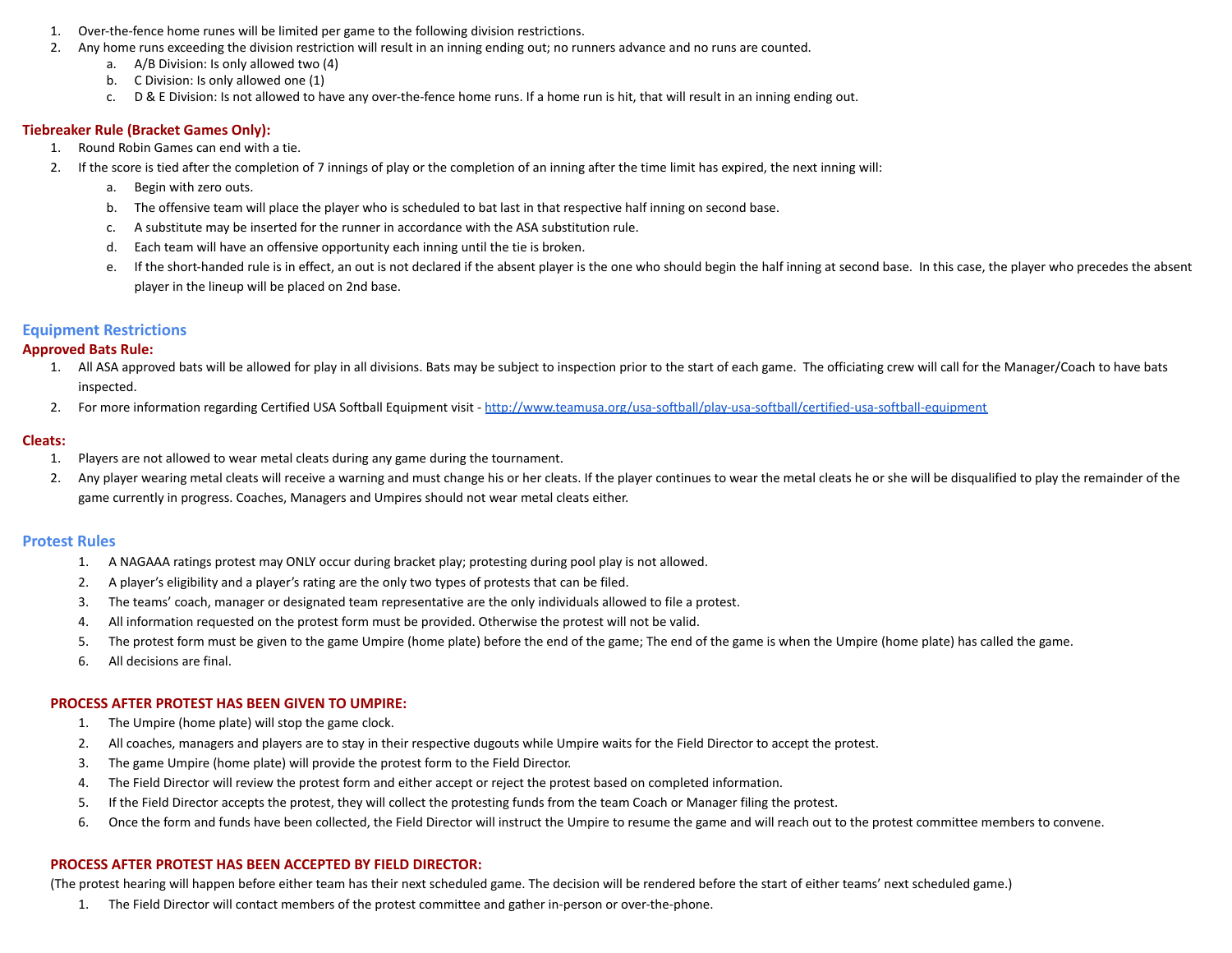- 2. The Field Director will then request a meeting with the Protest Committee and the Coach(s) and Manager(s) of each team involved in the protest.
- 3. The Field Director will then instruct the protesting team to provide evidence of the protest.
- 4. The Field Director will then instruct the opposing team to provide a rebuttal.
- 5. Once both sides have been heard, the Field Director will end the conversation and have the Coach's and Manager's leave.
- 6. The Field Director may allow the umpires to add anything if they so choose.
- 7. The Field Director will have a discussion with the Protest Committee and conclude on the protest.
- 8. The Field Director will then render their decision.

### **PROTEST COMMITTEE WILL BE MADE UP OF THE FOLLOWING:**

(Any of these members involved in any way to the protest will recuse themselves and appoint an additional ECSA Board Member in their place)

- 1. Field Director
- 2. Tournament Director
- 3. Available ECSA Board Member(s), particularly those who are part of the ECSA Ratings Committee

### **PROTEST FINES ARE AS FOLLOWS:**

- 1. \$100 per player and \$20 per question.
- 2. If any aspect of the protest is upheld, the applicable fees will be returned to the protesting team.
- 3. If the protest is not upheld, the protesting team forfeits protesting fees.
- 4. All fees must be paid in cash USD

#### FEE EXAMPLE:

If two questions are being protested for a single player:

- The cost to file the protest is \$100
- The cost for each question is \$40 (\$20/ea)
- Total cost of protest: \$140
- · If one question was upheld, the protesting team will be refunded \$20. The \$120 would not be refunded because only one question was upheld.
- If two questions were not upheld, the \$140 would not be refunded.

## **Additional Results if the Protest(s) are Upheld**

### **Player Rating Question Protest:**

- 1. If a player is protested due to a rating question and the protest is not upheld the game result stands.
- 2. If a player is protested due to a rating question and the protest is upheld, and that rating forces that team to exceed the rating limit for the division in which the protested team is competing in, the team must forfeit the game and is disqualified from the tournament.
- 3. If a player is protested due to a rating question and the protest is upheld, and that rating causes that player to exceed the player rating limit for the division in which the protested player is competing in, the team must forfeit the game and the player is disqualified for the remainder of the tournament. The protested team can resume the tournament if that wasn't their 2<sup>nd</sup> loss.
- 4. If a player is ejected from the game due to a rating increase that exceeds the division player rating limit, and the team is left with less than 8 players, the team must forfeit the game.
- 5. If a player is ejected from the game due to a rating increase that exceeds the division player rating limit, and the team is left with 9 players, the team can resume play.
- 6. All rules pertaining to playing with 8 or 9 players must be followed.

### **Player Eligibility Protest:**

- 1. If a player is protested due to eligibility and the protest is not upheld the game(s) results stand.
- 2. If a player is protested due to eligibility and the protest is upheld, the player is ejected from the game and the team will forfeit the game and subsequent games in which the player participated.
- 3. The games will resume only if the team in which the player was competing with has 8 players or more.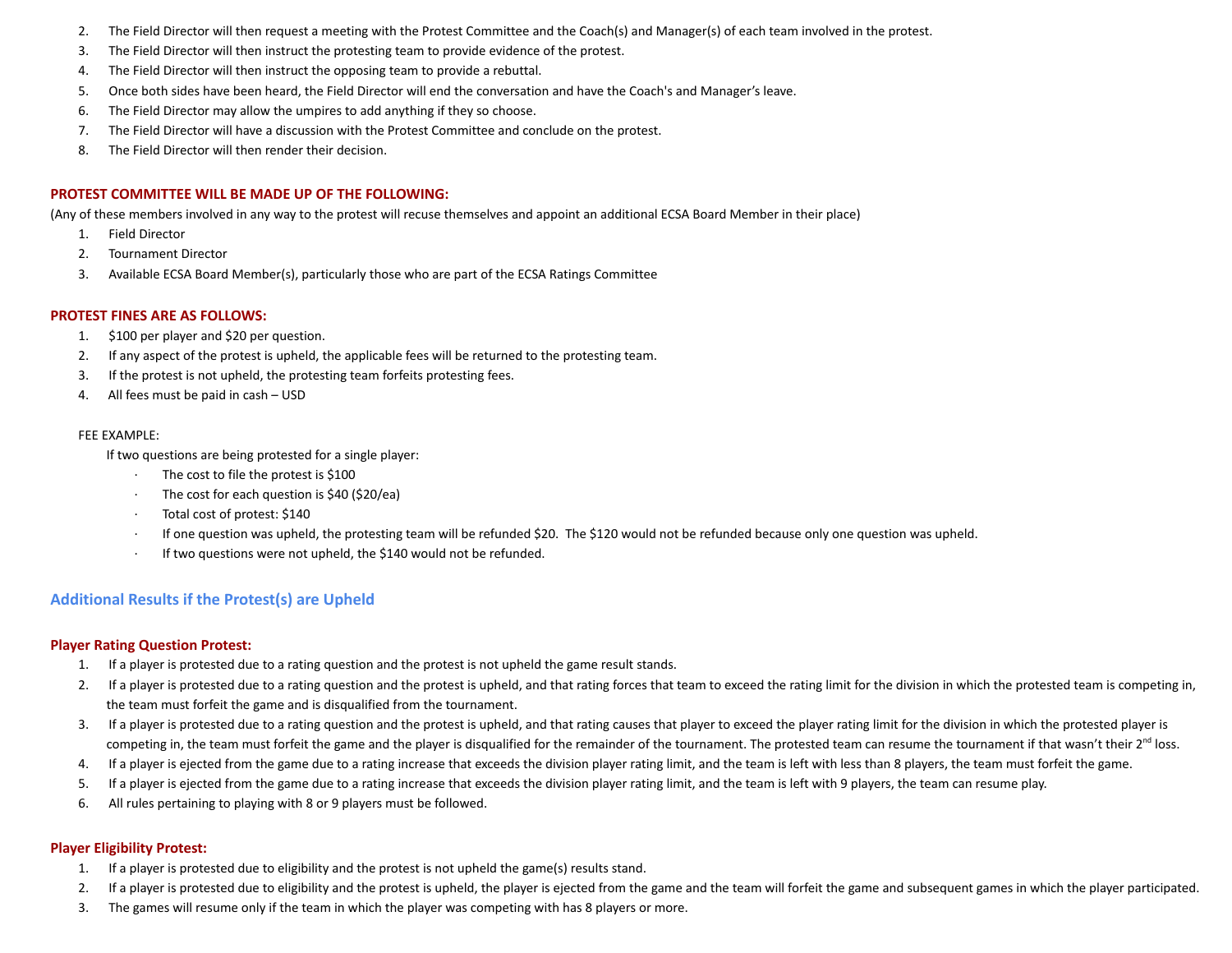4. All rules pertaining to playing with 8 or 9 players must be followed.

# **Ejections and Intentional Harm**

## **Ejections:**

- Any participant (player, coach and/or team manager) is ejected from any game shall automatically serve an additional one game suspension from their team's next scheduled game.
- Under penalty of forfeit, a suspended or ejected participant (player, coach and/or team manager) may neither be present nor in the vicinity of the field for a game from which they are suspended or ejected (they cannot be in the dugout and must leave softball complex).
- The coach and/or manager are the only participants that may appeal to the umpire for a ruling on whether an action leading to ejection constitutes intentional harm.

## **Ejections for Intentional Harm:**

- Any participant (player, coach and/or manager) who, in the judgment of the umpire, intentionally puts another participant at risk of harm will be ejected from the game, plus the next game on which the participant's respective team plays.
- Any participant (player, coach and/or manager) that has a second violation for intentional harm during the tournament, as determined by an umpire, shall be ineligible for the remainder of the tournament.

## **Additional Penalties:**

- With respect to any situation involving ejections (with intentional harm; 2<sup>nd</sup> violation), the Tournament Director may use his/her discretion in applying other sanctions, up to and including permanent suspension from future Emerald City Classic tournaments and/or fines.
- If a fine is applied, the fine will be charged to the team and the member city commissioner will be notified.
- Prior to any permanent suspension from the Emerald City Classic or having fines applied, the Tournament Director shall consult with the Emerald City Softball Association (ECSA) Board.
- Safety for all participants is our primary concern.

## **Rule Interpretation:**

- A protest regarding rule interpretation must be filed with the game umpire (home plate) at the time of the ruling comes into question. **No exceptions!**
- Once the rule interpretation protest is filed with the umpire (home plate), the umpire will stop the game clock immediately. The game clock will resume once the protest has been resolved.
- There is no protest cost associated for rule interpretations.
- The Umpire in Charge (UIC) will resolve all rule interpretation protest(s).
- All decisions made by the UIC are final.
- Judgment calls cannot be protested.
- Judgment calls include but are not limited to:
	- ❖ Batting calls, such as balls, strikes, and fouls
	- ❖ Tagged or forced outs from running bases
	- ❖ Pitching calls such as illegal pitching heights and releases
	- ❖ Tipped fouls

## **Special Situations:**

- The Tournament Director will resolve and have the final say on any situation that may emerge during the tournament that is not covered by these tournament rules.
- If the Tournament Direct is not available, the Field Director may resolve the situation(s).

## **Other Tournament Info**

## **All Divisions - Seeding**

● The win/loss records plus run differential will determine seeding for bracket play.